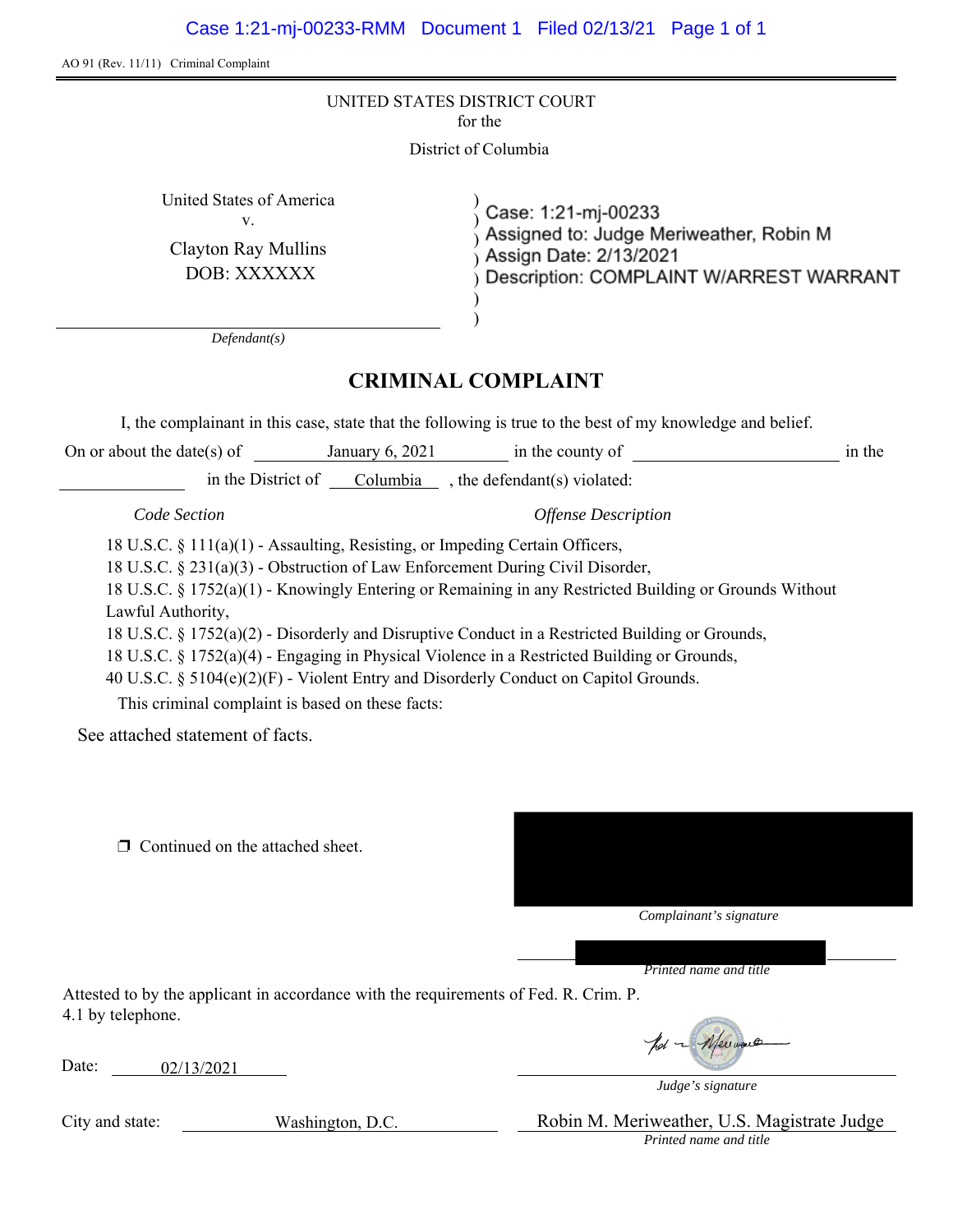# **STATEMENT OF FACTS**

I, am a Special Agent with the Federal Bureau of Investigation. I have been in this position since October of 2014. I am currently assigned to the Washington Field Office, tasked with investigating criminal activity in and around the United States Capitol grounds. Since I became involved in this investigation on January 6, 2021, I have conducted interviews, reviewed public tips, reviewed publicly available photos and video, and reviewed relevant documents, among other things.

## *Background*

The U.S. Capitol is secured 24 hours a day by U.S. Capitol Police (USCP). Restrictions around the U.S. Capitol include permanent and temporary security barriers and posts manned by U.S. Capitol Police. Only authorized people with appropriate identification are allowed access inside the U.S. Capitol. On January 6, 2021, the exterior plaza of the U.S. Capitol was also closed to members of the public.

On January 6, 2021, a joint session of the United States Congress convened at the United States Capitol, which is located at First Street, SE, in Washington, D.C. During the joint session, elected members of the United States House of Representatives and the United States Senate were meeting in separate chambers of the United States Capitol to certify the vote count of the Electoral College of the 2020 Presidential Election, which had taken place on November 3, 2020. The joint session began at approximately 1:00 p.m. Shortly thereafter, by approximately 1:30 p.m., the House and Senate adjourned to separate chambers to resolve a particular objection. Vice President Mike Pence was present and presiding, first in the joint session, and then in the Senate chamber.

As the proceedings continued in both the House and the Senate, and with Vice President Mike Pence present and presiding over the Senate, a large crowd gathered outside the U.S. Capitol. As noted above, temporary and permanent barricades were in place around the exterior of the U.S. Capitol building (USCB), and U.S. Capitol Police were present and attempting to keep the crowd away from the Capitol building and the proceedings underway inside.

At such time, the certification proceedings were still underway and the exterior doors and windows of the U.S. Capitol were locked or otherwise secured. Members of the U.S. Capitol Police attempted to maintain order and keep the crowd from entering the Capitol; however, shortly after 2:00 p.m., individuals in the crowd forced entry into the U.S. Capitol, including by breaking windows and by assaulting members of the U.S. Capitol Police, as others in the crowd encouraged and assisted those acts.

Shortly thereafter, at approximately 2:20 p.m. members of the United States House of Representatives and United States Senate, including the President of the Senate, Vice President Mike Pence, were instructed to—and did—evacuate the chambers. Accordingly, the joint session of the United States Congress was effectively suspended until shortly after 8:00 p.m. Vice President Pence remained in the United States Capitol from the time he was evacuated from the Senate Chamber until the sessions resumed.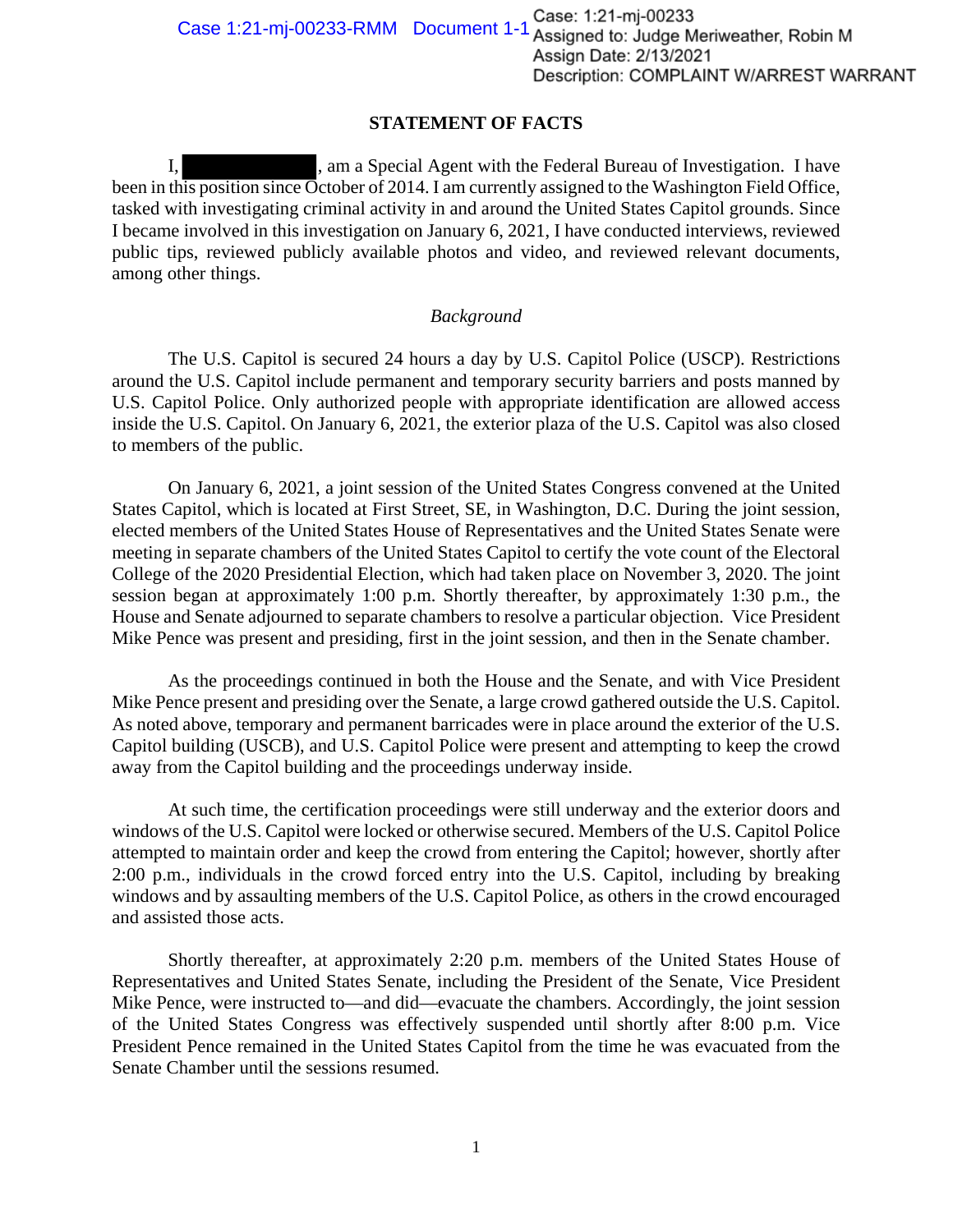#### Case 1:21-mj-00233-RMM Document 1-1 Filed 02/13/21 Page 2 of 8

During national news coverage of the aforementioned events, video footage which appeared to be captured on mobile devices of persons present on the scene depicted evidence of violations of local and federal law, including scores of individuals inside the U.S. Capitol building without authority to be there.

#### *Assault of Officer A. W at the US. Capitol*

On January 6, 2021, during the above-referenced events, Officer A.W. (A.W.) of the Washington D.C. Metropolitan Police Department (MPD) was working an evening shift in his official capacity. During that shift, A.W. was directed to report to the USCB to assist the USCP in their duties to maintain security of the USCB.

Between 4:00 p.m. and 5:00 p.m., A.W. walked through the interior tunnel of the USCB and assumed a post in an archway that provided access to the building's lower west terrace. The approximate location of A.W. is denoted below by the red circle.



On or about January 12, 2021, A.W. was interviewed by MPD as part of an investigation into assaults of officer occurring at the U.S. Capitol on January 6, 2021. During the interview, A.W. advised that after he was pulled into the crowd, he was kicked, strnck with poles, and stomped on by several individuals. Additionally, Officer A.W. recalled having his helmet ripped off his head and being stripped of his CDU baton, gas mask (later recovered), and MPD issued cellular phone. A.W. was also maced once his mask was ripped off. At some point during the assault, A.W. was able to retrieve his gas mask and one individual, prevented the rioters from further assaulting A.W., allowed him to get on his feet and head back to the tunnel area. Once A.W. was back in the tunnel, another officer realized A.W. was bleeding from his head. A.W. was subsequently escorted to the east side of the USCB before being taken to the hospital. At the hospital, A.W. was treated for a laceration on his head which required two staples to close. A.W. also sustained a brnise to his right elbow.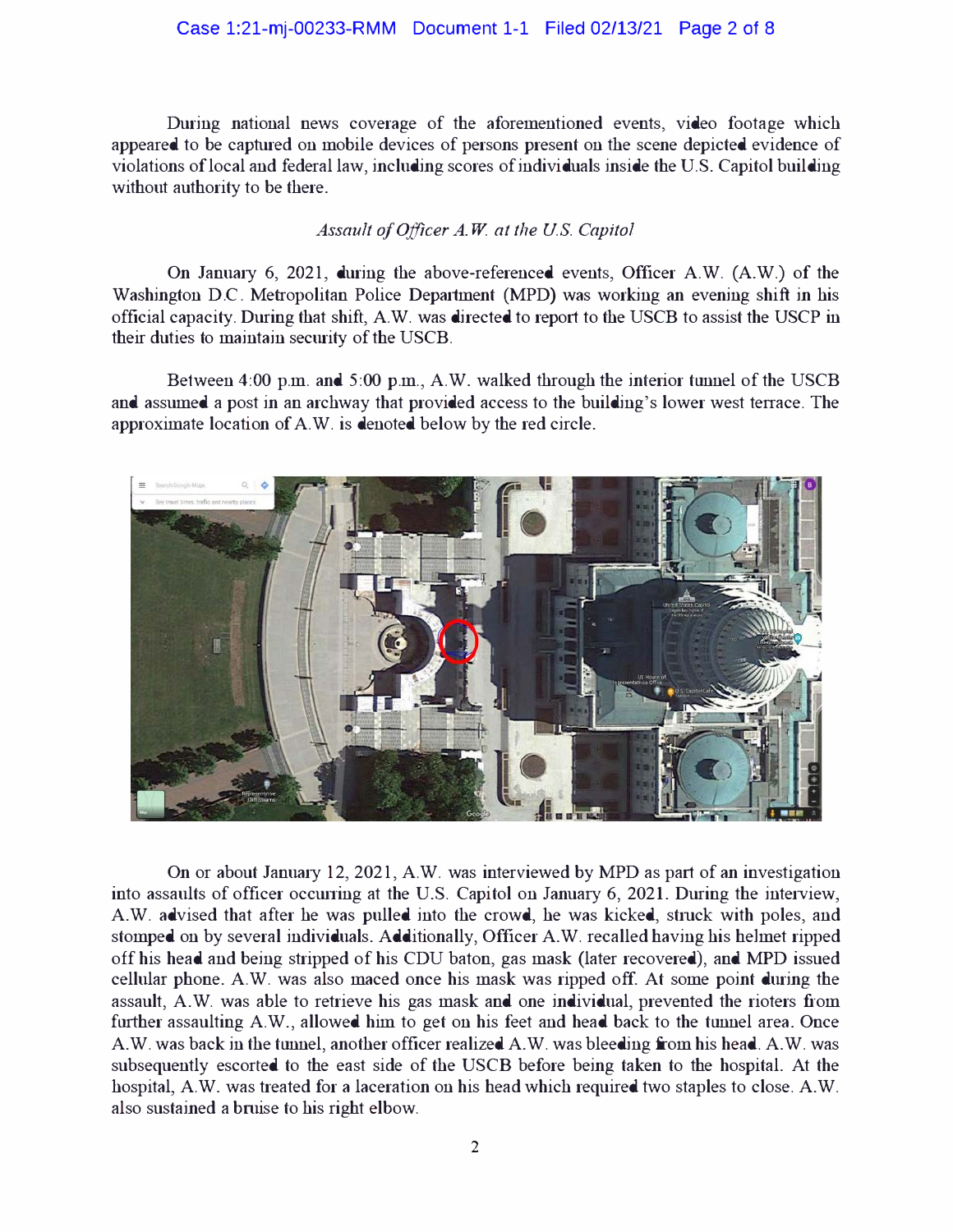## Case 1:21-mj-00233-RMM Document 1-1 Filed 02/13/21 Page 3 of 8

#### *Video Footage of Assault of A.W.*

 rioters, B.M. was also assaulted at the USCB lower west terrace tunnel entrance. As FBI Prior to investigating the assault of A.W., FBI investigators were already investigating the assault of fellow MPD Officer B.M. ("B.M"). Minutes before A.W. was pulled into the crowd of investigators analyzed social media content related to the assault of B.M. and other MPD officers, investigators discovered video footage and photographs of an individual, subsequently identified as Clayton Ray Mullins ("MULLINS"), participating in the assault of A.W. In the footage, MULLINS was observed wearing a dark colored jacket, black gloves and light blue jean pants.

Numerous videos and photographs of MULLINS assaulting A.W. were posted on Twitter, primarily under the hashtag #seditionhunters. In addition, the hashtag #slickback began trending in relation MULLINS and the slicked back style in which he wore his hair.



Source URL: [https://twitter.com/End\\_Silence\\_Now/status/1351254542873145344?s=20](https://twitter.com/End_Silence_Now/status/1351254542873145344?s=20) 

 YouTube video shows MULLINS leaning over a handrail making multiple attempts to grab A.W.'s leg. Once MULLINS successfully secured his grip on A.W.'s right foot, he began violently pulling on it, ultimately leading to A.W. being dragged down the stairs at the USCB lower west terrace Videos documenting MULLINS' assault of A.W. were also posted on YouTube. One tunnel entrance.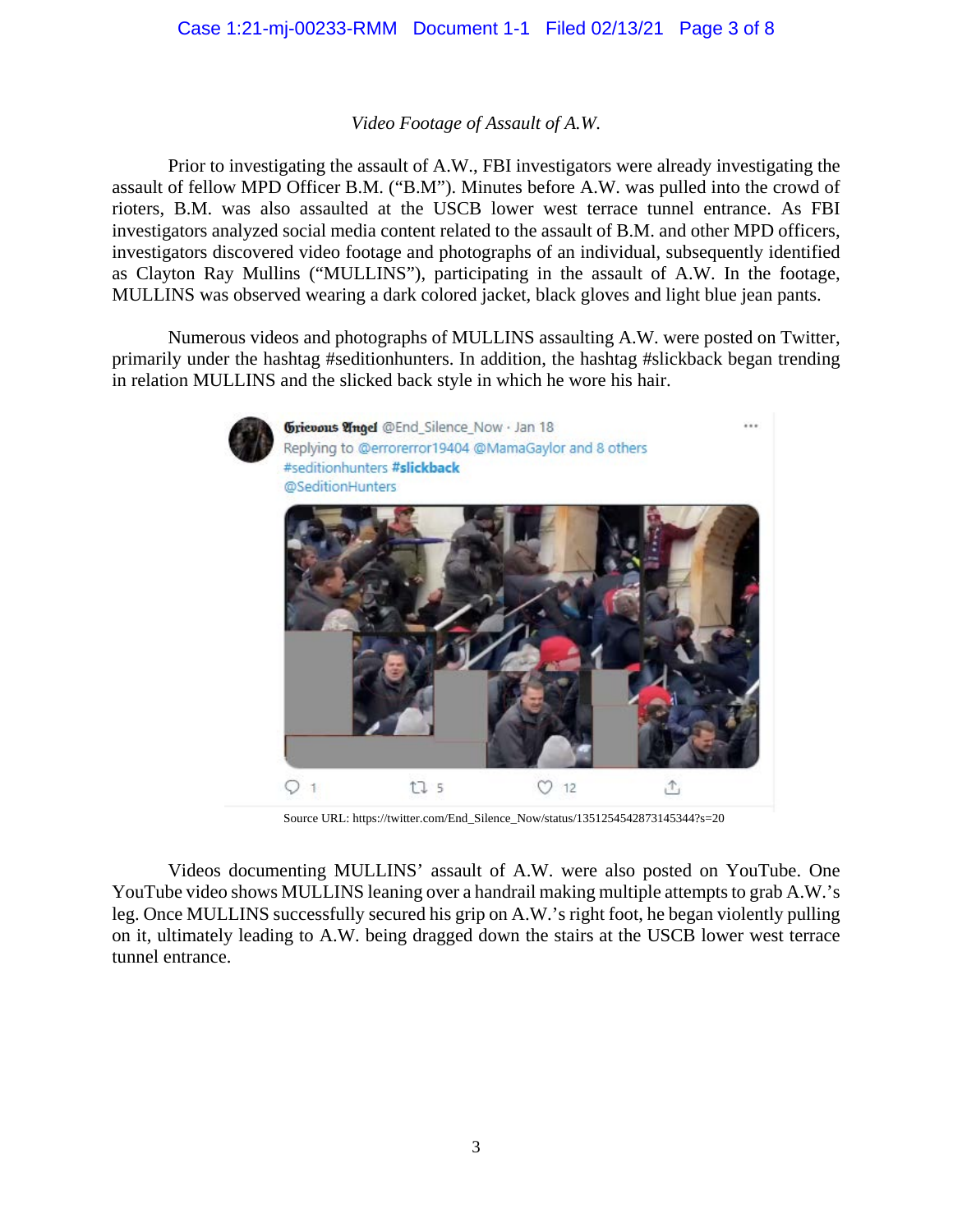

Source URL: <https://youtu.be/aEGthdTzedk>

 image below of A.W. wearing a full MPD-issued uniform and neon jacket as MULLINS grabbed Similar footage was observed on the body worn camera (BWC) footage of multiple MPD officers. In reviewing the BWC video footage of MPD Officer C.M., your affiant observed the his leg. In the video, at least one other officer makes multiple attempts to pull A.W. away from MULLINS, essentially engaging in a battle of tug of war.<sup>1</sup>



Source: MPD Officer C.M. BWC video footage

 $\overline{a}$ <sup>1</sup> This image was redacted in part because Rosanne Boyland's body is visible.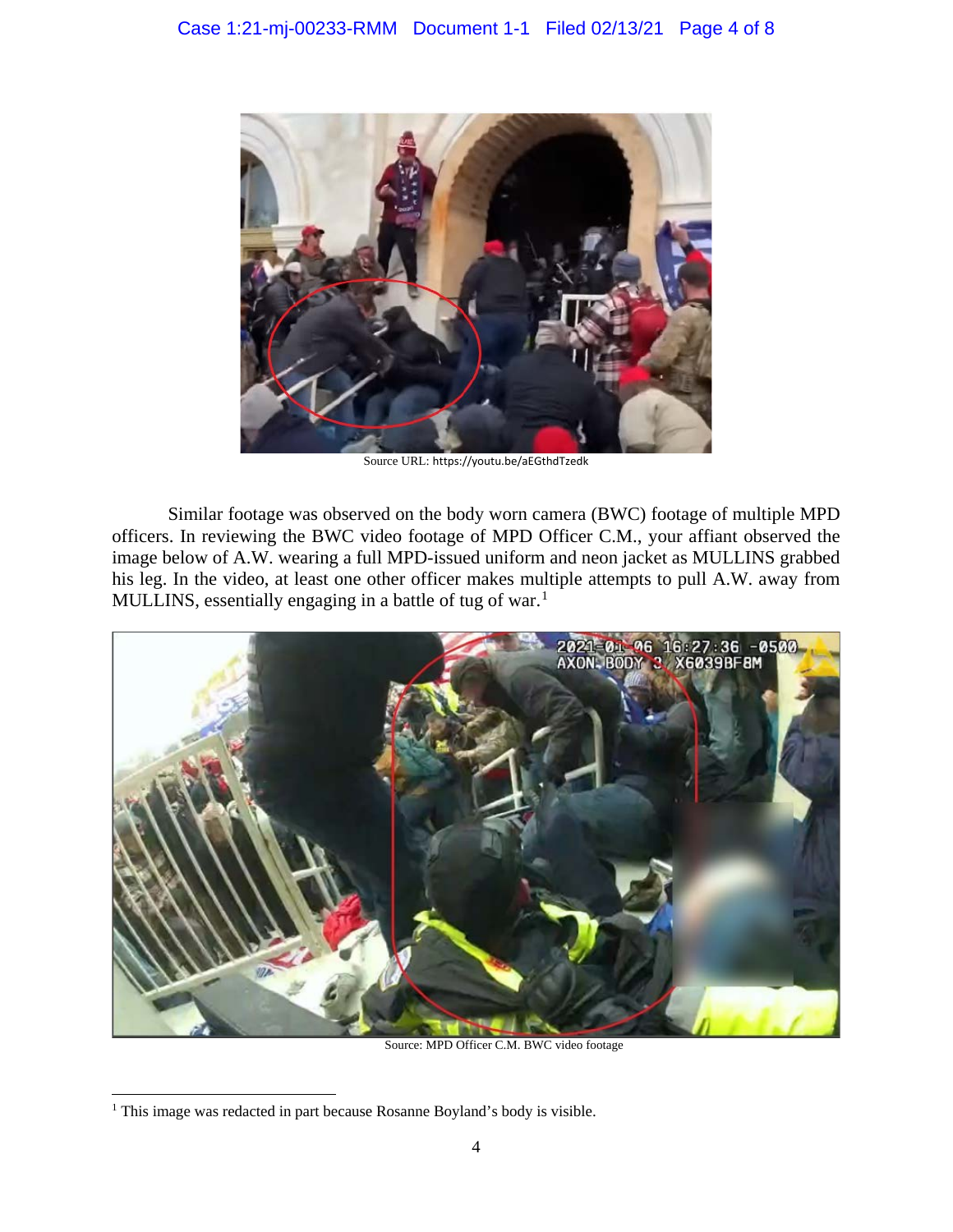Your affiant also reviewed the BWC of MPD Officer D.P., and observed the following image of MULLINS a seconds later, as he continued to pull the leg of A.W.



Source: MPD Officer D.P. BWC video footage

 On or about January 28, 2021, a clearer picture of MULLINS, with A.W.'s leg within his grip, was posted on Twitter with the user citing "NYT" as his source.



Source URL: <https://twitter.com/sheldonchang/status/1355014884732375041?s=20>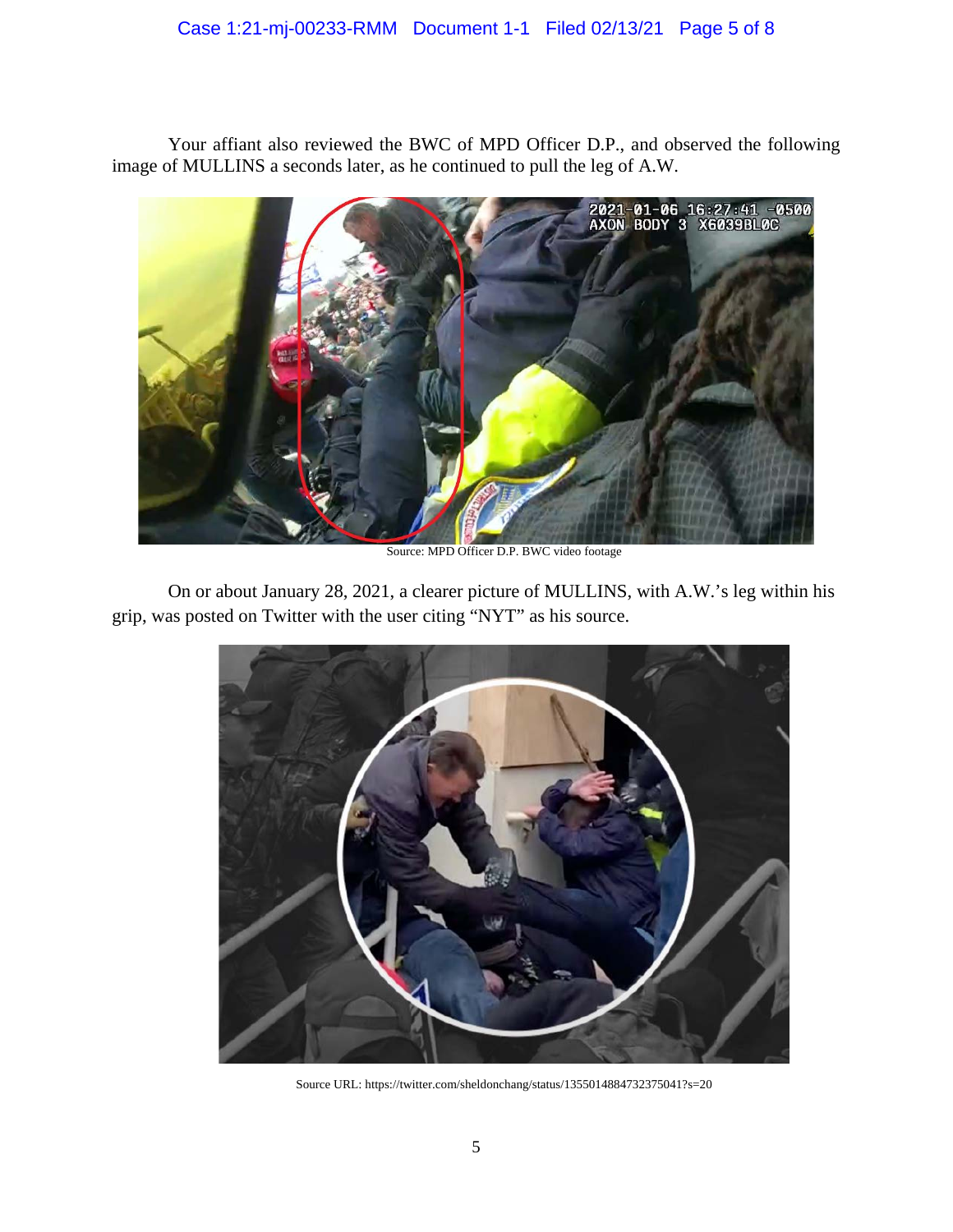## *Identification of Mullins*

On or about January 25, 2021, a lead directed your Affiant to a Kentucky driver's license for Clayton Ray Mullins. Based upon the biographical data from MULLINS' driver's license, a financial account was identified for MULLINS at FNB Bank, Inc. (FNB). On or about February 5, 2021, investigators interviewed an FNB employee (W-1) who has an approximate 30-year banking relationship with MULLINS. W-1 was shown the unmarked photograph below, which captured MULLINS at the lower west terrace of the USCB on January 6, 2021.



Source URL: <https://twitter.com/SimonWGhost/status/1349959991889805312>

W-1 identified the individual in the photograph as Clayton Mullins. W-1 also advised MULLINS was in the FNB bank lobby the day before, on February 4, 2021.

 After speaking with W-1, your affiant obtained surveillance video footage from FNB. The footage depicted MULLINS standing at a teller station in the lobby of FNB on February 4, 2021. On or about February 11, 2021, W-1 was shown the below image of MULLINS taken from the FNB surveillance video. W-1 identified the individual in the photograph as Clayton Mullins.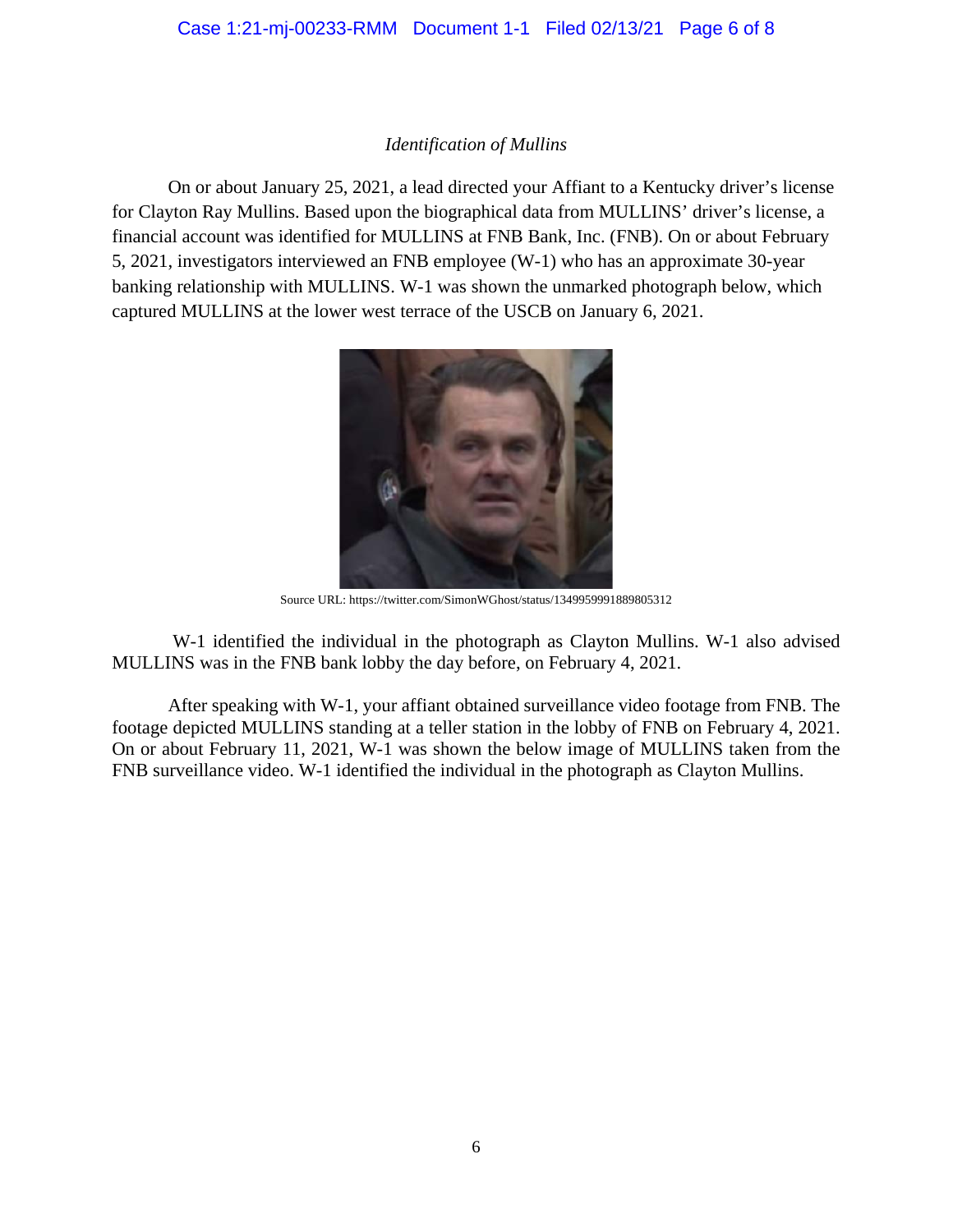

Source: FNB Bank, Inc. security surveillance footage from February 4, 2021

 MULLINS violated 18 U.S.C. § 111(a)(1), which makes it a crime to forcibly assault or interfere Based on the foregoing, your affiant submits that there is probable cause to believe that with any person designated in section 1114 of this title 18 while engaged in or on account of the performance of official duties. Persons designated within section 1114 include any person assisting an officer or employee of the United States in the performance of their official duties.

 Your affiant submits there is also probable cause to believe that MULLINS violated 18 performance of his official duties incident to and during the commission of a civil disorder which function. For purposes of Section 231 of Title 18, a federally protected function means any function, operation, or action carried out, under the laws of the United States, by any department, U.S.C. 231(a)(3), which makes it unlawful to commit or attempt to commit any act to obstruct, impede, or interfere with any fireman or law enforcement officer lawfully engaged in the lawful in any way or degree obstructs, delays, or adversely affects commerce or the movement of any article or commodity in commerce or the conduct or performance of any federally protected agency, or instrumentality of the United States or by an officer or employee thereof. This includes the Joint Session of Congress where the Senate and House count Electoral College votes.

U.S.C. § 1752(a)(1), (2), and (4), which make it a crime, with respect to subdivision (1), to person or property in any restricted building or grounds; or attempt or conspire to do so. For Your affiant submits there is also probable cause to believe that MULLINS violated 18 knowingly enter or remain in any restricted building or grounds without lawful authority to do so; with respect to subdivision (2) to knowingly, and with intent to impede or disrupt the orderly conduct of Government business or official functions, engage in disorderly or disruptive conduct in, or within such proximity to, any restricted building or grounds when, or so that, such conduct, in fact, impedes or disrupts the orderly conduct of Government business or official functions; and with respect to subdivision (4) to knowingly engage in any act of physical violence against any